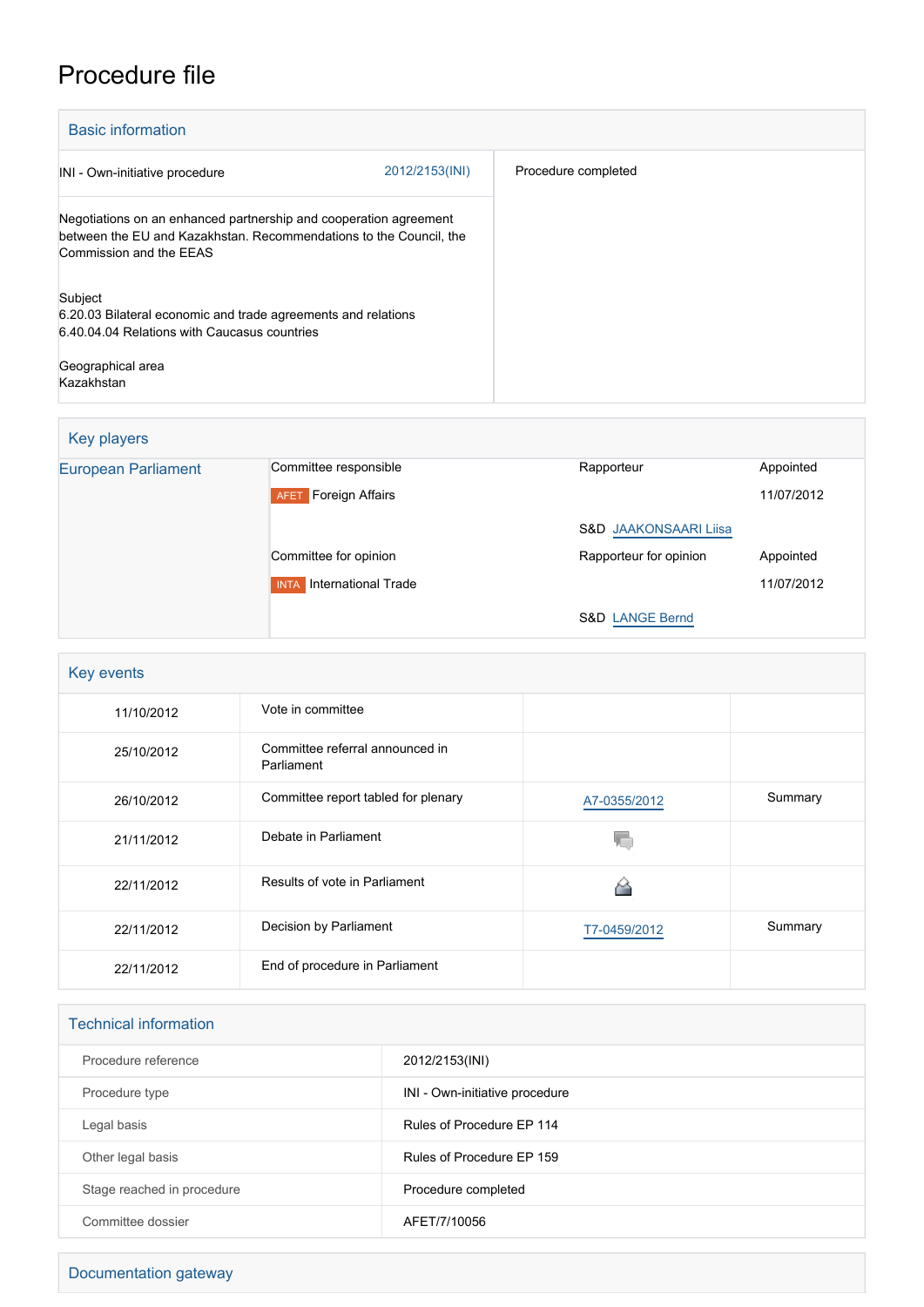| Committee draft report                                 |             | PE492.945    | 17/07/2012 | EP        |         |
|--------------------------------------------------------|-------------|--------------|------------|-----------|---------|
| Amendments tabled in committee                         |             | PE496.305    | 13/09/2012 | EP        |         |
| Committee opinion                                      | <b>INTA</b> | PE494.697    | 19/09/2012 | EP        |         |
| Committee report tabled for plenary, single<br>reading |             | A7-0355/2012 | 26/10/2012 | EP        | Summary |
| Text adopted by Parliament, single reading             |             | T7-0459/2012 | 22/11/2012 | EP        | Summary |
| Commission response to text adopted in<br>plenary      |             | SP(2013)110  | 02/04/2013 | <b>EC</b> |         |

## Negotiations on an enhanced partnership and cooperation agreement between the EU and Kazakhstan. Recommendations to the Council, the Commission and the EEAS

The Committee on Foreign Affairs adopted an own-initiative report by Liisa JAAKONSAARI (S&D, FI) containing the European Parliaments recommendations to the Council, the Commission and the European External Action Service on the negotiations for an EU-Kazakhstan enhanced partnership and cooperation agreement (PCA).

Members, first of all, underline the troubles which have marked the political life of this country and note that, notwithstanding the Kazakh governments stated ambition to strengthen Kazakhstans democratic process and to conduct elections in line with international standards, the general elections held on 15 January 2012 were deemed by the OSCE not to be in line with its standards.

They also recall that, after the tragic events of December 2011 in Zhanaozen, (demonstration of strikers within the oil sector which the anti-riot police answered by opening fire on the civilians, causing the death of several people) opposition parties, independent media, trade unions, activists and human rights defenders have become targets of repression. Members also emphasise the fact that the opposition within the country is persecuted.

Whilst they welcome Kazakhstans political will and practical engagement to further deepen partnership with the EU, they consider that the negotiations must ensure that this PCA is a comprehensive framework for the further development of relations, addressing all priority areas, including human rights, the rule of law, good governance, and democratisation but also economic development, trade and investment, energy and transport.

Among the broad topics for negotiation, Members prioritise the following key elements:

Political dialogue and cooperation: Members demand that the EU works closely with Kazakhstan in order to promote regional cooperation and the improvement of neighbourly relations in the Central Asia region, whilst ensuring that the tackling of questions such as border management, the fight against extremism and counter-terrorism. Members particularly insist that the EU encourages Kazakhstan to work together with its neighbours in order to come to a common solution on the status of the Caspian Sea.

Human rights and fundamental freedoms: Members believe that the PCA should incorporate clauses and benchmarks relating to the protection and promotion of human rights as enshrined in the Constitution of Kazakhstan and other relevant international instruments. Progress in the negotiation of the new PCA must be linked to the progress of political reform of the type that builds up an open and democratic society including an independent civil society and opposition. Evoking [the Parliament's resolution of 15 March 201](http://www.europarl.europa.eu/oeil/popups/ficheprocedure.do?lang=EN&procnum=RSP/2012/2553)2 demanding the release of all persons detained on politically motivated charges in the country, Members call on the Kazakh authorities to investigate all allegations in connection with the Zhanaozen violence and to punish those responsible. They call on the countrys authorities, moreover, to allow the opposition to express itself and to release condemned activists such as Vladimir Kozlov, Akzhanat Aminov et Serik Sapargali. Members demand, among other things: i) a binding commitment from the country to bring the legal system fully into line with international standards; ii) access to independent justice; iii) the end of politically motivated arrests and convictions carried out on the basis of the vague criminal charge of inciting social discord; iv) the establishment of independent civil society platforms in order to ensure that the aspirations and voices of civil society are heard; v) intensifying the scope of the exchange programmes in education and culture, and visa facilitation.

Economic cooperation: in conformity with WTO rules, Members call for the removal of tariff and non-tariff barriers in order to extend trade, particularly trade in services and foreign investment. Principally within the field of energy, the cooperation must be reinforced, particularly in terms of the efforts to develop the trans-Caspian energy route. Members further recommend that Kazakhstans participation in the Russian-led Customs Union and the Eurasian Economic Union does not constitute a barrier to trade or to economic and financial cooperation with the EU.

They call for:

- the convergence of Kazakhstans standards and regulatory systems with those of the EU;
- stepping up its technical assistance to Kazakhstan in the field of water conservation and management of water resources;
- the adoption of effective mitigation measures and cleaning-up programmes of radioactive waste and radioactive pollution in the Semey/Semipalatinsk region;
- a binding trade and sustainable development chapter to be included in the trade title of the new agreement;
- increased trade flows and investment, which would favour the modernisation and diversification of Kazakhstans economy;
- a binding trade and sustainable development chapter;
- the adoption of stronger and binding provisions in relation to corporate social responsibility and the fight against corruption;
- the use of dumping practices in connection with phosphorus production and export to be categorically ruled out, as the interests of European producers are allegedly being harmed by dumped imports.

On the institutional level, lastly, Members hope that the European Parliament sees its role reinforced within the framework of these negotiations and the follow-up of this agreement. They call for the establishment of a comprehensive monitoring mechanism between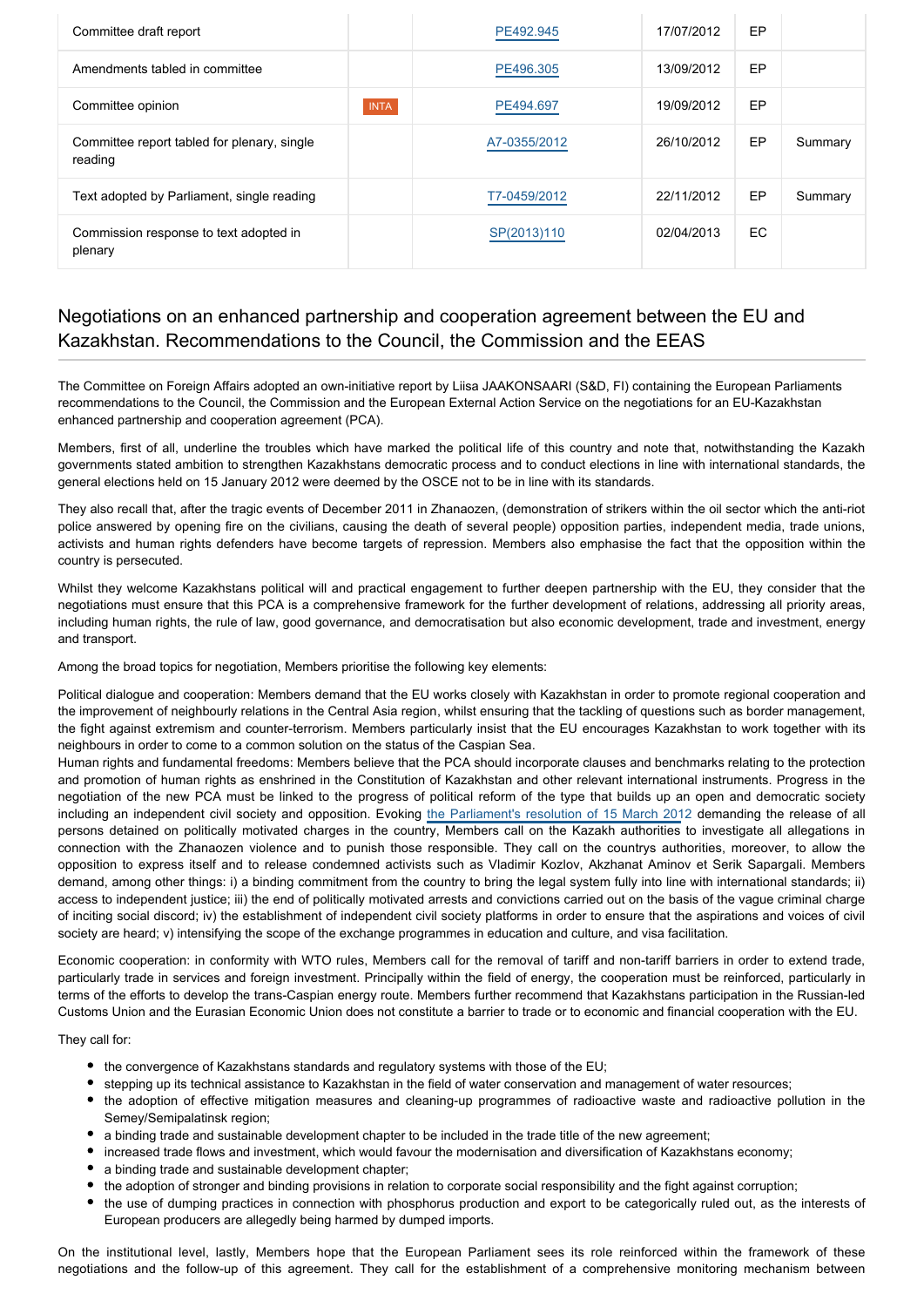Parliament and EEAS once the Agreement is concluded, so as to allow for comprehensive and regular information on the implementation of the PCA, and in particular of its objectives, so as to duly inform the Parliament of the results of the actions undertaken as regards reform in the field of the human rights.

## Negotiations on an enhanced partnership and cooperation agreement between the EU and Kazakhstan. Recommendations to the Council, the Commission and the EEAS

The European Parliament adopted a resolution containing its recommendations to the Council, the Commission and the European External Action Service on the negotiations for an EU-Kazakhstan enhanced partnership and cooperation agreement (PCA).

Parliament underlines the troubles which have marked the political life of this country and notes that, notwithstanding the Kazakh governments stated ambition to strengthen Kazakhstans democratic process and to conduct elections in line with international standards, the general elections held on 15 January 2012 were deemed by the OSCE not to be in line with its standards.

It also recalls that, after the tragic events of December 2011 in Zhanaozen, (demonstration of strikers within the oil sector which the anti-riot police answered by opening fire on the civilians, causing the death of several people) opposition parties, independent media, trade unions, activists and human rights defenders have become targets of repression. Parliament also emphasises the fact that the opposition within the country is persecuted.

Whilst it welcomes Kazakhstans political will and practical engagement to further deepen partnership with the EU, Parliament considers that the negotiations must ensure that this PCA is a comprehensive framework for the further development of relations, addressing all priority areas, including human rights, the rule of law, good governance, and democratisation but also economic development, trade and investment, energy and transport.

Among the broad topics for negotiation, Parliament prioritises the following key elements:

Political dialogue and cooperation: Parliament demands that the EU works closely with Kazakhstan in order to promote regional cooperation and the improvement of neighbourly relations in the Central Asia region, whilst ensuring that the tackling of questions such as water management, border management, the fight against extremism and counter-terrorism but also the security and development with nearby Afghanistan. Parliament particularly encourages Kazakhstan to work together with its neighbours in order to come to a common solution on the status of the Caspian Sea.

Human rights and fundamental freedoms: Parliament believes that the PCA should incorporate clauses and benchmarks relating to the protection and promotion of human rights as enshrined in the Constitution of Kazakhstan and other relevant international instruments. Progress in the negotiation of the new PCA must be linked to the progress of political reform of the type that builds up an open and democratic society including an independent civil society and opposition. Evoking [its resolution of 15 March 2012](http://www.europarl.europa.eu/oeil/popups/ficheprocedure.do?lang=EN&procnum=RSP/2012/2553) demanding the release of all persons detained on politically motivated charges in the country, Parliament calls on the Kazakh authorities to investigate all allegations in connection with the Zhanaozen violence and to punish those responsible.

Parliament calls on the countrys authorities, moreover, to allow the opposition to express itself and to release condemned activists such as Vladimir Kozlov, Akzhanat Aminov et Serik Sapargali.

Members demand, among other things: i) a binding commitment from the country to bring the legal system fully into line with international standards; ii) access to independent justice; iii) the end of politically motivated arrests and convictions carried out on the basis of the vague criminal charge of inciting social discord; iv) the establishment of independent civil society platforms in order to ensure that the aspirations and voices of civil society are heard; v) intensifying the scope of the exchange programmes in education and culture, and visa facilitation.

Noting that the Kazakh authorities have recently undertaken important efforts in terms of cooperation with NGOs in West Kazakhstan, in order to improve the situation for the inhabitants of the region, and in particular for workers on strike, Parliament calls for the opposition to be allowed to express itself and for the freeing of certain activists such as Vladimir Kozlov, Akzhanat Aminov and Serik Sapargali. In an oral amendment adopted in plenary, Parliament expresses its great concern with regards to the lawsuit introduced by Kazakhstan's Prosecutor General demanding unregistered opposition party, Khalyk Maidany association and a number of opposition media outlets to be banned as extremist. Parliament strongly underlines that the legitimate fight against terrorism and extremism should not be used as an excuse to ban opposition activity and hinder freedom of expression.

Parliament demands, among other things: i) a binding commitment from the country to bring the legal system fully into line with international standards; ii) access to independent justice; iii) the end of politically motivated arrests and convictions carried out on the basis of the vague criminal charge of inciting social discord; iv) the establishment of independent civil society platforms in order to ensure that the aspirations and voices of civil society are heard; v) intensification of the scope of the exchange programmes in education and culture, and visa facilitation.

Moreover, as a member of the Venice Commission, Parliament calls on Kazakhstan to demonstrate its commitment to Council of Europe standards by cooperating with the Venice Commission, including by submitting specific draft laws and recently adopted laws for comments to the Venice Commission and implementing the recommendations of the Commission.

Economic cooperation: in conformity with WTO rules, Parliament calls for the removal of tariff and non-tariff barriers in order to extend trade, particularly trade in services and foreign investment. Principally within the field of energy, cooperation must be reinforced, particularly in terms of the efforts to develop the trans-Caspian energy route. Parliament further recommends that Kazakhstans participation in the Russian-led Customs Union and the Eurasian Economic Union does not constitute a barrier to trade or to economic and financial cooperation with the EU.

It calls for:

- the convergence of Kazakhstans standards and regulatory systems with those of the EU;
- stepping up its technical assistance to Kazakhstan in the field of water conservation and management of water resources;
- the adoption of effective mitigation measures and cleaning-up programmes of radioactive waste and radioactive pollution in the Semey/Semipalatinsk region;
- a binding trade and sustainable development chapter to be included in the trade title of the new agreement;
- increased trade flows and investment, which would favour the modernisation and diversification of Kazakhstans economy;
- a binding trade and sustainable development chapter;